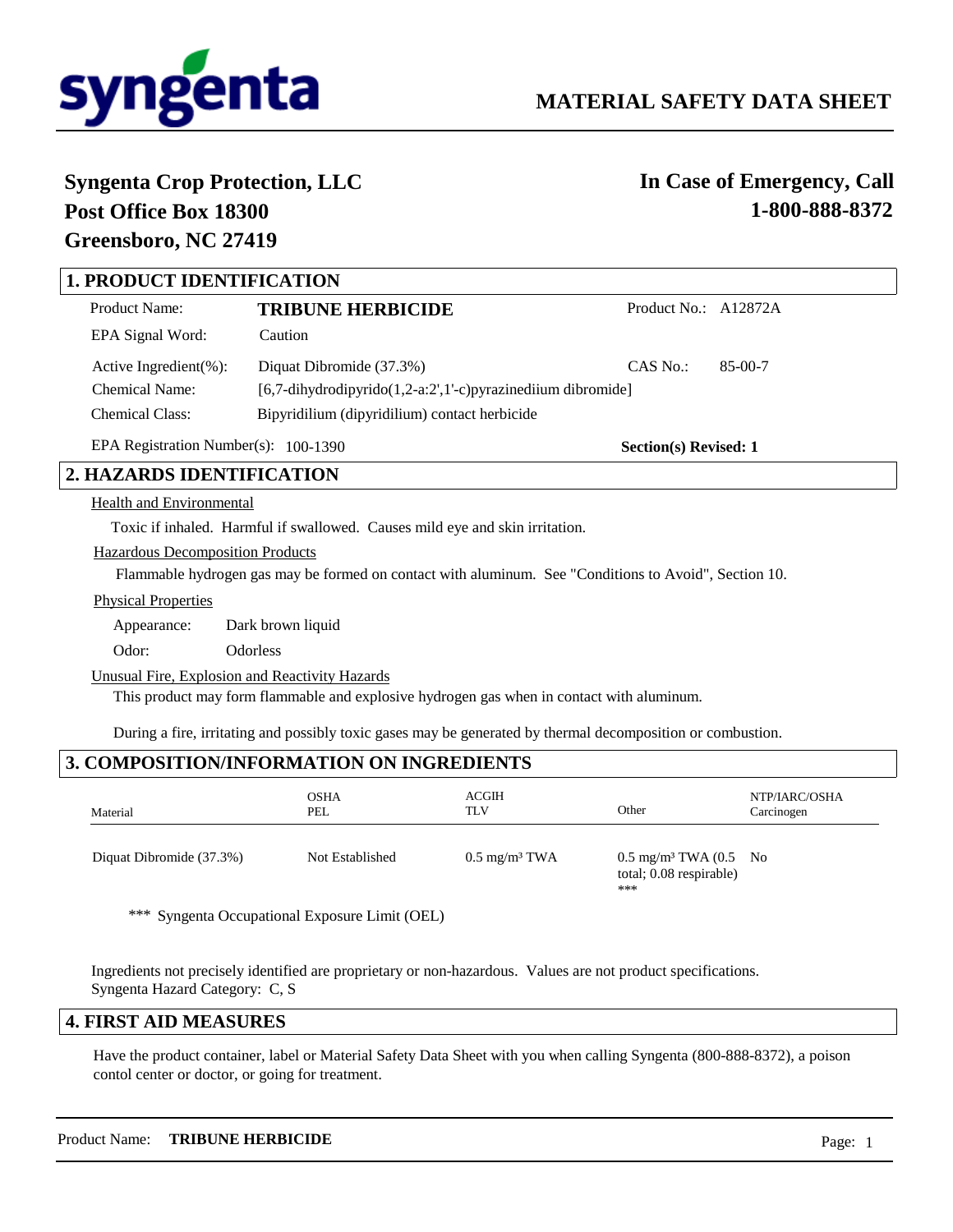| Ingestion:           | If swallowed: Call Syngenta (800-888-8372), a poison control center or doctor immediately for treatment<br>advice. Have the person sip a glass of water if able to swallow. Do not induce vomiting unless told to do so<br>after calling 800-888-8372 or by a poison control center or doctor. Do not give anything by mouth to an<br>unconscious person. |
|----------------------|-----------------------------------------------------------------------------------------------------------------------------------------------------------------------------------------------------------------------------------------------------------------------------------------------------------------------------------------------------------|
| Eye Contact:         | If in eyes: Hold eye open and rinse slowly and gently with water for 15-20 minutes. Remove contact lenses, if<br>present, after 5 minutes, then continue rinsing eye. Call Syngenta (800-888-8372), a poison control center or<br>doctor for treatment advice.                                                                                            |
| <b>Skin Contact:</b> | If on skin or clothing: Take off contaminated clothing. Rinse skin immediately with plenty of water for 15-20<br>minutes. Call Syngenta (800-888-8372), a poison control center or doctor for treatment advice.                                                                                                                                           |
| Inhalation:          | If inhaled: Move person to fresh air. If person is not breathing, call 911 or an ambulance, then give artificial<br>respiration, preferably mouth-to-mouth if possible. Call Syngenta (800-888-8372), a poison control center or<br>doctor for further treatment advice.                                                                                  |

### Notes to Physician

To be effective, treatment for ingestion of the product must begin IMMEDIATELY. Treatment consists of binding the active ingredient, diquat, in the gut with suspensions of activated charcoal or bentonite clay, administration of cathartics to enhance elimination and removal of diquat from the blood by charcoal hemoperfusion or continuous hemodialysis.

### Medical Condition Likely to be Aggravated by Exposure

None known.

# **5. FIRE FIGHTING MEASURES**

### Fire and Explosion

| Flash Point (Test Method):       | Not Applicable        |                       |
|----------------------------------|-----------------------|-----------------------|
| Flammable Limits (% in Air):     | Lower: Not Applicable | Upper: Not Applicable |
| <b>Autoignition Temperature:</b> | Not Applicable        |                       |
| Flammability:                    | Not Applicable        |                       |
|                                  |                       |                       |

### Unusual Fire, Explosion and Reactivity Hazards

This product may form flammable and explosive hydrogen gas when in contact with aluminum.

During a fire, irritating and possibly toxic gases may be generated by thermal decomposition or combustion.

#### In Case of Fire

Use dry chemical, foam or CO2 extinguishing media. Wear full protective clothing and self-contained breathing apparatus. Evacuate nonessential personnel from the area to prevent human exposure to fire, smoke, fumes or products of combustion. Prevent use of contaminated buildings, area, and equipment until decontaminated. Water runoff can cause environmental damage. If water is used to fight fire, dike and collect runoff.

## **6. ACCIDENTAL RELEASE MEASURES**

### In Case of Spill or Leak

Control the spill at its source. Contain the spill to prevent from spreading or contaminating soil or from entering sewage and drainage systems or any body of water. Clean up spills immediately, observing precautions outlined in Section 8. Cover entire spill with absorbing material and place into compatible disposal container. Scrub area with hard water detergent (e.g. commercial products such as Tide, Joy, Spic and Span). Pick up wash liquid with additional absorbent and place into compatible disposal container. Once all material is cleaned up and placed in a disposal container, seal container and arrange for disposition.

# **7. HANDLING AND STORAGE**

This product reacts with aluminum to produce flammable hydrogen gas. Do not mix or store in containers or systems made of aluminum or having aluminum fittings.

Store the material in a well-ventilated, secure area out of reach of children and domestic animals. Do not store food, beverages or tobacco products in the storage area. Prevent eating, drinking, tobacco use, and cosmetic application in areas where there is a potential for exposure to the material. Wash thoroughly with soap and water after handling.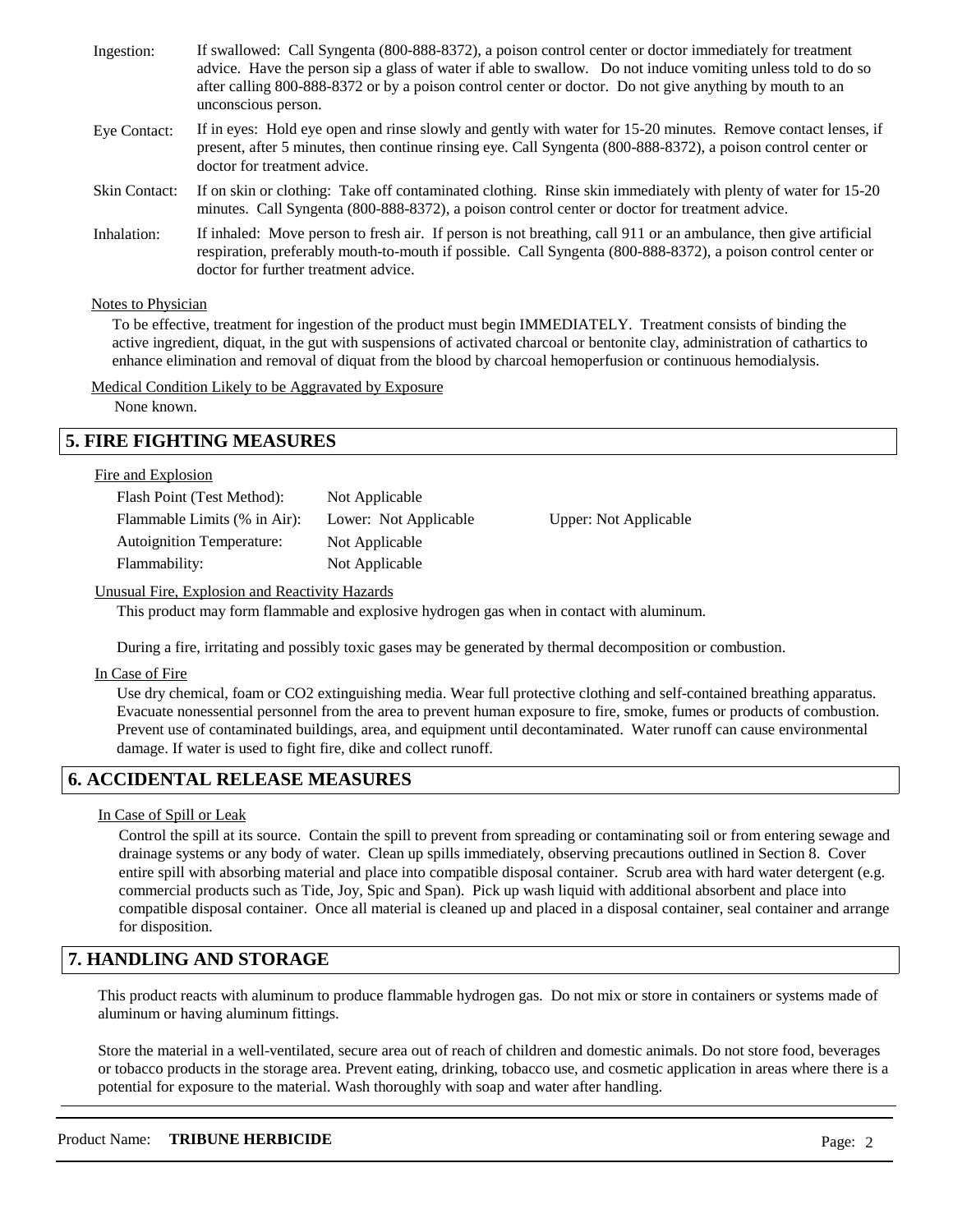# **8. EXPOSURE CONTROLS/PERSONAL PROTECTION**

### **THE FOLLOWING RECOMMENDATIONS FOR EXPOSURE CONTROLS/PERSONAL PROTECTION ARE INTENDED FOR THE MANUFACTURE, FORMULATION AND PACKAGING OF THIS PRODUCT.**

**FOR COMMERCIAL APPLICATIONS AND/OR ON-FARM APPLICATIONS CONSULT THE PRODUCT LABEL.**

| Ingestion:           | Prevent eating, drinking, tobacco usage and cosmetic application in areas where there is a potential for<br>exposure to the material. Wash thoroughly with soap and water after handling.                                                     |
|----------------------|-----------------------------------------------------------------------------------------------------------------------------------------------------------------------------------------------------------------------------------------------|
| Eye Contact:         | Where eye contact is likely, use chemical splash goggles.                                                                                                                                                                                     |
| <b>Skin Contact:</b> | Where contact is likely, wear chemical-resistant gloves (such as barrier laminate, butyl rubber, nitrile rubber,<br>neoprene rubber, natural rubber, polyvinyl chloride [PVC] or Viton), coveralls, socks and chemical-resistant<br>footwear. |
| Inhalation:          | A respirator is not normally required when handling this substance. Use effective engineering controls to<br>comply with occupational exposure limits.                                                                                        |

In case of emergency spills, use a NIOSH approved respirator with any N, R, P or HE filter.

# **9. PHYSICAL AND CHEMICAL PROPERTIES**

| Appearance:                      | Dark brown liquid                                                 |
|----------------------------------|-------------------------------------------------------------------|
| Odor:                            | <b>Odorless</b>                                                   |
| <b>Melting Point:</b>            | Not Applicable                                                    |
| <b>Boiling Point:</b>            | Not Available                                                     |
|                                  | Specific Gravity/Density: 1.202 g/ml @ $68^{\circ}F(20^{\circ}C)$ |
| pH:                              | $4 - 6$                                                           |
| Solubility in H2O                |                                                                   |
| Diquat Dibromide:                | 718,000 mg/l @ $68^{\circ}F(20^{\circ}C)$ and pH 7.2              |
| <b>Vapor Pressure</b>            |                                                                   |
| Diquat Dibromide:                | < 10(-8) mmHg @ 77°F (25°C)                                       |
| <b>STARII ITV AND REACTIVITV</b> |                                                                   |

# **10. STABILITY AND REACTIVITY**

| Stability:                        | Stable under normal use and storage conditions.                                                                                                                                                             |
|-----------------------------------|-------------------------------------------------------------------------------------------------------------------------------------------------------------------------------------------------------------|
| Hazardous Polymerization:         | Will not occur.                                                                                                                                                                                             |
| Conditions to Avoid:              | Concentrate should not be stored in aluminum containers. Spray solutions should not<br>be mixed, stored or applied in containers other than plastic, plastic-lined steel,<br>stainless steel or fiberglass. |
| Materials to Avoid:               | Strong alkalis and anionic wetting agents (e.g., alkyl and alkylaryl sulfonates).<br>Corrosive to aluminum.                                                                                                 |
| Hazardous Decomposition Products: | Flammable hydrogen gas may be formed on contact with aluminum. See "Conditions"<br>to Avoid", Section 10.                                                                                                   |

# **11. TOXICOLOGICAL INFORMATION**

| Acute Toxicity/Irritation Studies (Finished Product) |                               |                                           |
|------------------------------------------------------|-------------------------------|-------------------------------------------|
| Ingestion:                                           |                               |                                           |
|                                                      | Oral (LD50 Female Rat) :      | 886 mg/kg body weight                     |
| Dermal:                                              |                               |                                           |
|                                                      | Dermal (LD50 Rabbit) :        | $> 5050$ mg/kg body weight                |
| Inhalation:                                          |                               |                                           |
|                                                      | Inhalation (LC50 Rat):        | $0.62 \text{ mg/l air} - 4 \text{ hours}$ |
| Eye Contact:                                         | Mildly Irritating (Rabbit)    |                                           |
| <b>Skin Contact:</b>                                 | Slightly Irritating (Rabbit)  |                                           |
| Skin Sensitization:                                  | Not a Sensitizer (Guinea Pig) |                                           |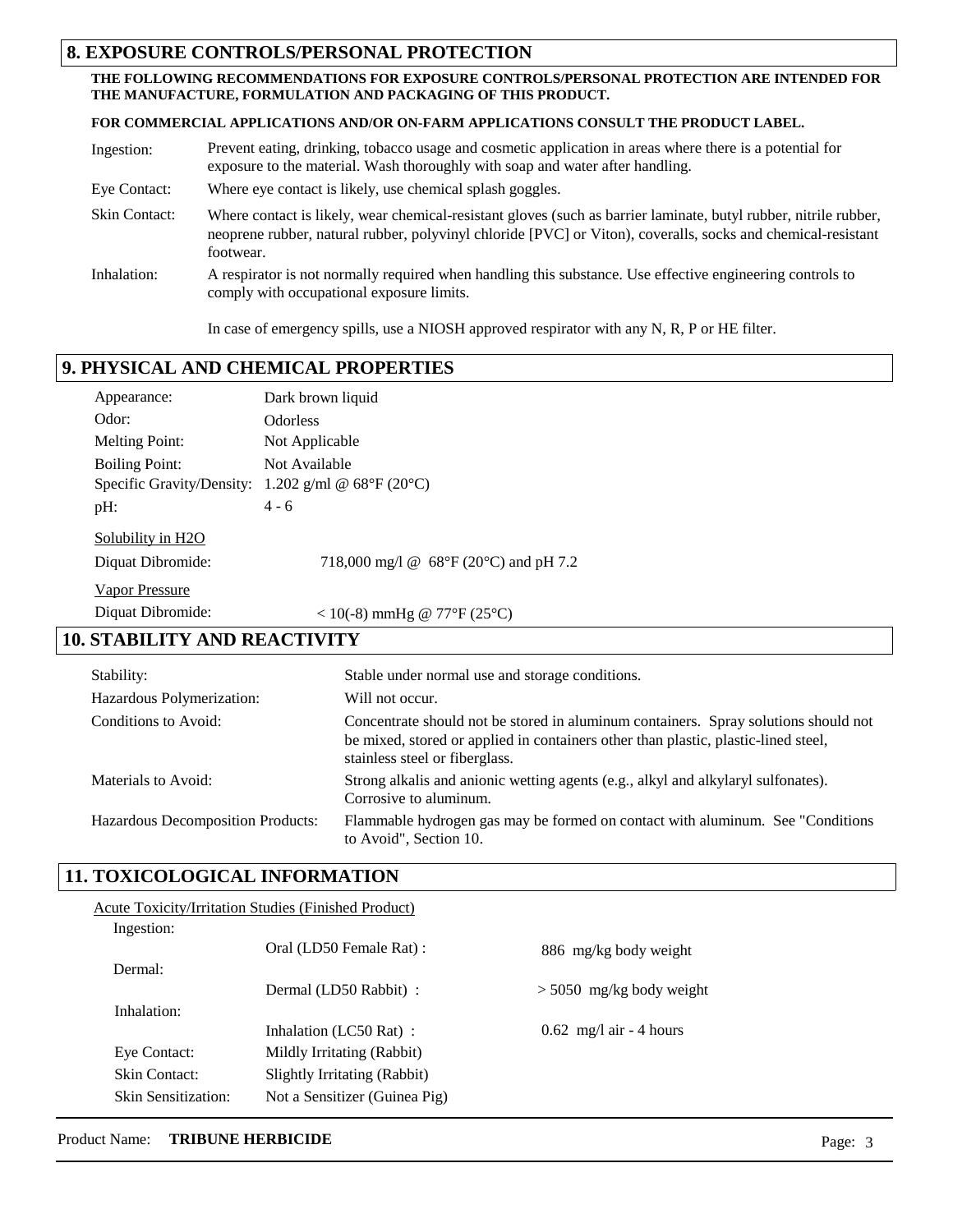### Reproductive/Developmental Effects

Diquat Dibromide: Mutagenicity: No evidence in in vivo assays. Development Toxicity: In rabbit studies a small percentage of fetuses had minor defects at 3 and 10 mg ion/kg/d.

### Chronic/Subchronic Toxicity Studies

Diquat Dibromide: Kidney weight decreases and cataracts seen in dogs at 12.5 mg ion/kg/d. No evidence for neurotoxic effects in rats dosed up to 400 ppm ion in the diet for 13 weeks.

#### Carcinogenicity

Diquat Dibromide: No evidence of carcinogenicity in rat and mouse studies.

# **Other Toxicity Information**

None

Toxicity of Other Components

Not Applicable

### Target Organs

Active Ingredients Inert Ingredients Diquat Dibromide: Eye, kidney Not Applicable

# **12. ECOLOGICAL INFORMATION**

## Ecotoxicity Effects

Diquat Dibromide:

Fish (Rainbow Trout) 96-hour LC50 14.83 ppm Invertebrate (Water Flea) Daphnia Magna 48-hour EC50 0.77 ppm Green Algae 4-day EC50 9.4 ppb Bird (Mallard Duck) 14-day LD50 60.6 mg/kg

### Environmental Fate

Diquat Dibromide:

The information presented here is for the active ingredient, diquat dibromide. Stable in soil and water. Immobile in soil. Sinks in water (after 24 h).

## **13. DISPOSAL CONSIDERATIONS**

### Disposal

Do not reuse product containers. Dispose of product containers, waste containers, and residues according to local, state, and federal health and environmental regulations.

Characteristic Waste: Not Applicable

Listed Waste: Not Applicable

## **14. TRANSPORT INFORMATION**

### DOT Classification Ground Transport - NAFTA

### Product Name: **TRIBUNE HERBICIDE** Page: 4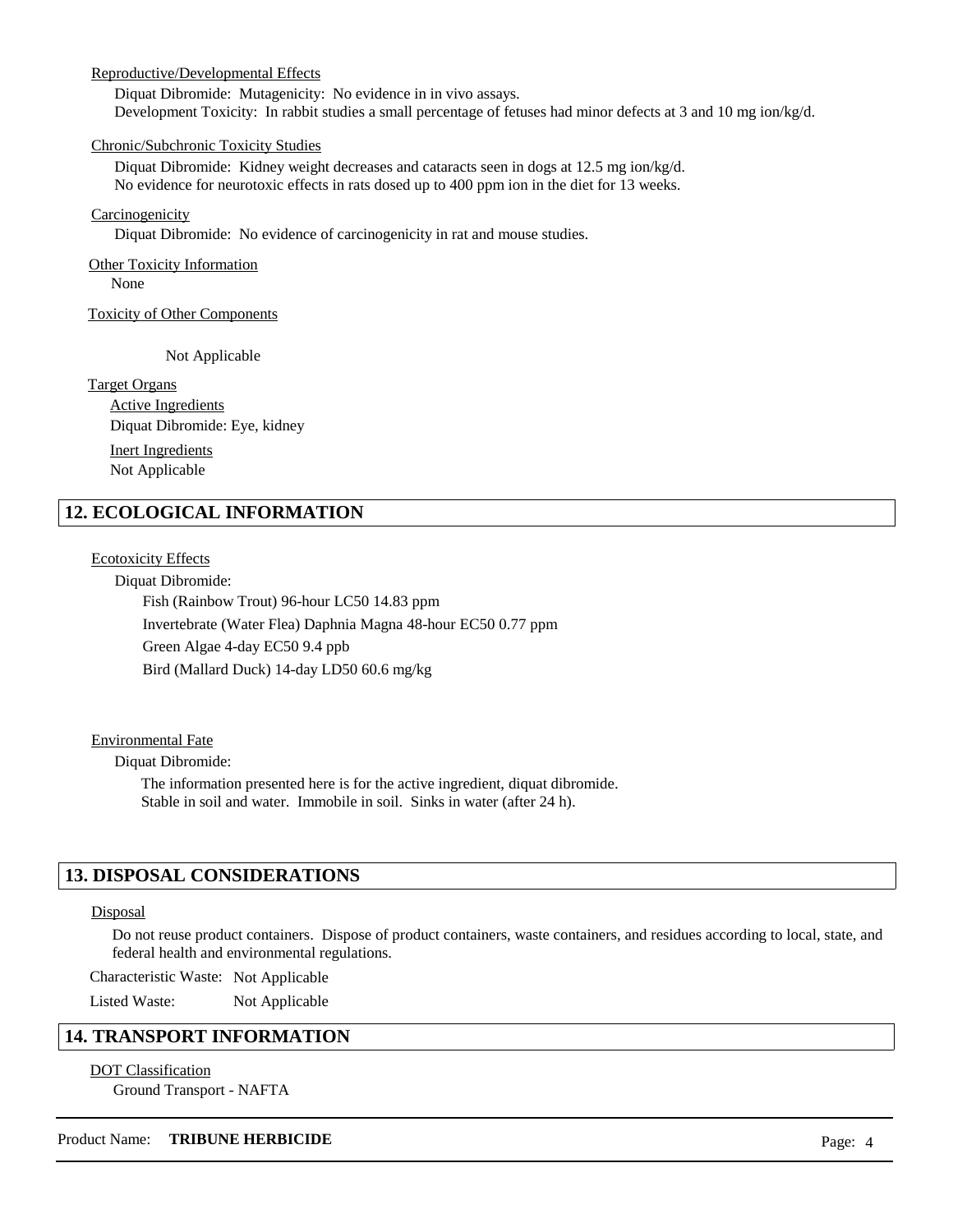Proper Shipping Name: Corrosive Liquid, N.O.S. (Diquat Dibromide) Hazard Class: Class 8 Identification Number: UN 1760 Packing Group: PG III

### Comments

Water Transport - International Proper Shipping Name: Corrosive Liquid, N.O.S. (Diquat Dibromide), Marine Pollutant Hazard Class: Class 8 Identification Number: UN 1760 Packing Group: PG III

Air Transport Proper Shipping Name: Corrosive Liquid, N.O.S. (Diquat Dibromide) Hazard Class: Class 8 Identification Number: UN 1760 Packing Group: PG III

## **15. REGULATORY INFORMATION**

EPCRA SARA Title III Classification

Section 311/312 Hazard Classes: Acute Health Hazard

Section 313 Toxic Chemicals: Not Applicable

California Proposition 65

None

CERCLA/SARA 302 Reportable Quantity (RQ)

Report product spills  $>= 268$  gal. (based on diquat  $[RQ = 1,000$  lbs.) content in the formulation)

RCRA Hazardous Waste Classification (40 CFR 261)

Not Applicable

TSCA Status

Exempt from TSCA, subject to FIFRA

### **16. OTHER INFORMATION**

| NFPA Hazard Ratings | <b>HMIS Hazard Ratings</b> |  | Minimal        |
|---------------------|----------------------------|--|----------------|
| Health:             | Health:                    |  | Slight         |
| Flammability:       | Flammability:              |  | Moderate       |
| Instability:        | Reactivity:                |  | <b>Serious</b> |
|                     |                            |  | Extreme        |

For non-emergency questions about this product call:

| 1-800-334-9481 |  |
|----------------|--|
|----------------|--|

| Original Issued Date: | 12/10/2010 |           |          |
|-----------------------|------------|-----------|----------|
| <b>Revision Date:</b> | 3/1/2011   | Replaces: | 2/4/2011 |

 The information and recommendations contained herein are based upon data believed to be correct. However, no guarantee or warranty of any kind, expressed or implied, is made with respect to the information contained herein.